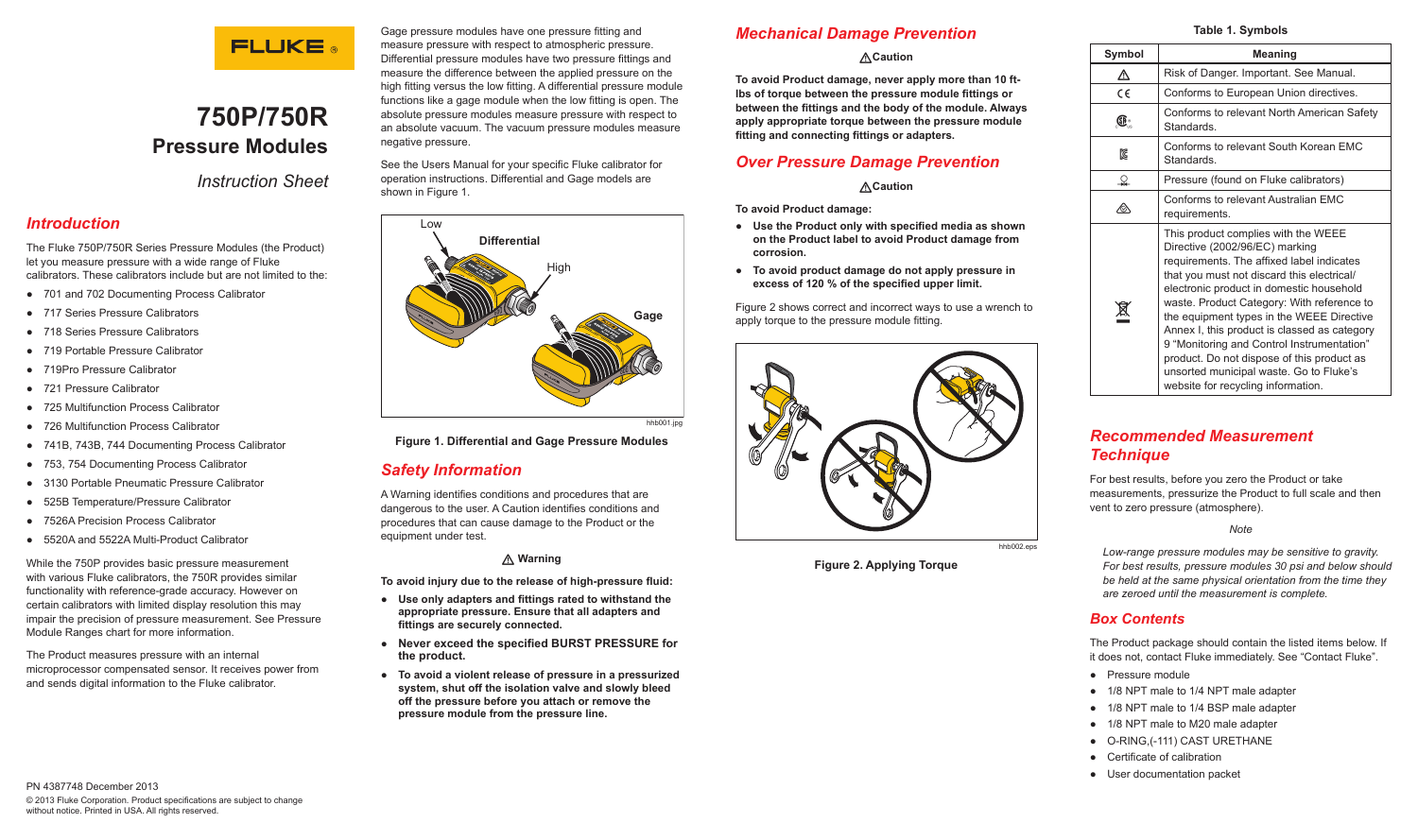### *Pressure Calibration Kit*

The optional Fluke 700PCK (Pressure Calibration Kit) accessory lets you calibrate the pressure modules at your facility with your precision pressure standards. A pressure calibrator or dead weight tester that is at least 4X more accurate than the pressure module under test is recommended.

# *Performance Test*

If you need to check that the pressure module meets its accuracy specification, use a dead weight tester or suitable pressure calibrator. The accuracy of the dead weight tester or pressure calibrator should be significantly better than the Product pressure specification. Proceed as follows to verify that a pressure module is operating within specification:

- 1. Read the pressure value with no externally applied pressure to make sure the 0 % of scale is correct. When reading the pressure, press the ZERO key to remove any zero offset.
- 2. Connect the pressure module to a dead weight tester.
- 3. Set the dead weight tester to 20 % of the pressure module's full scale value.
- 4. Make sure the reading agrees with the dead weight tester value within the specifications.
- 5. Set the dead weight tester to 40, 60, 80, and 100 % of full scale and compare the respective readings.

#### *Specifications*

#### *Mechanical Specifications*

|                        | Size (H X W X L) 45 mm X 94 mm X 110 mm            |
|------------------------|----------------------------------------------------|
|                        |                                                    |
| Weight 292 g (10.3 oz) |                                                    |
|                        | Physical Interface Serial Connector, Pressure Port |

#### *Environmental Specifications*

Operating Temperature.  $1.10 \degree C$  to +50  $\degree C$  (14  $\degree F$  to 122  $\degree F$ ) Storage Temperature  $\dots$  -20 °C to +60 °C (-4 °F to 140 °C) Operating Humidity. . . . . . Non condensing (<10  $°C$ ) (<50  $°F$ ) 90 % RH (10 °C to 30 °C) (50 °F to 86 °F) 75 % RH (30 °C to 40 °C) (86 °F to 104 °F) 45 % RH (40 °C to 50 °C) (104 °F to 122 °C) Operating Altitude  $\ldots \ldots 2000$  m (6,561 ft) Storage Altitude . . . . . . . . 12000 m (45.700 ft) IP Rating . . . . . . . . . . . . . . . IP 52

### *Compliance*

Agency Approvals . . . . . . . **OD** CE . IEC 61010-1 Protection Class II Pollution Degree 2 EMI, RFI, EMC . . . . . . . . . EN61326-1 Electromagnetic Compatibility Applies to use in Korea only. Class A equipment (Industrial Broadcasting & Communication Equipment)[1] [1] This Product meets requirements for industrial (Class A) electromagnetic wave equipment and the seller or user should take notice of it. This equipment is intended for use in business environments and is not to be used in homes.

### *How to Contact Fluke*

To contact Fluke, call one of the following telephone numbers:

- **●** Technical Support USA: 1-800-44-FLUKE (1-800-443- 5853)
- **●** Calibration/Repair USA: 1-888-99-FLUKE (1-888-993- 5853)
- **●** Canada: 1-800-36-FLUKE (1-800-363-5853)
- **●** Europe: +31 402-675-200
- **●** Japan: +81-3-6714-3114
- **●** Singapore: +65-6799-5566
- **●** Anywhere in the world: +1-425-446-5500

Or, visit Fluke's website at www.fluke.com. To register your product, visit http://register.fluke.com. To view, print, or download the latest manuals or manual supplement, visit http://us.fluke.com/usen/support/manuals.

#### **LIMITED WARRANTY AND LIMITATION OF LIABILITY**

This Fluke product will be free from defects in material and workmanship for three years from the date of purchase. This warranty does not cover fuses, disposable batteries, or damage from accident, neglect, misuse, alteration, contamination, or abnormal conditions of operation or handling. Resellers are not authorized to extend any other warranty on Fluke's behalf. To obtain service during the warranty period, contact your nearest Fluke authorized service center to obtain return authorization information, then send the product to that Service Center with a description of the problem.

THIS WARRANTY IS YOUR ONLY REMEDY. NO OTHER WARRANTIES, SUCH AS FITNESS FOR A PARTICULAR PURPOSE, ARE EXPRESSED OR IMPLIED. FLUKE IS NOT LIABLE FOR ANY SPECIAL, INDIRECT, INCIDENTAL OR CONSEQUENTIAL DAMAGES OR LOSSES, ARISING FROM ANY CAUSE OR THEORY. Since some states or countries do not allow the exclusion or limitation of an implied warranty or of incidental or consequential damages, this limitation of liability may not apply to you.

| <b>Fluke Corporation</b> | Fluke Europe B.V. |
|--------------------------|-------------------|
| P.O. Box 9090            | P.O. Box 1186     |
| Everett. WA 98206-9090   | 5602 BD Eindhoven |
| U.S.A.                   | The Netherlands   |